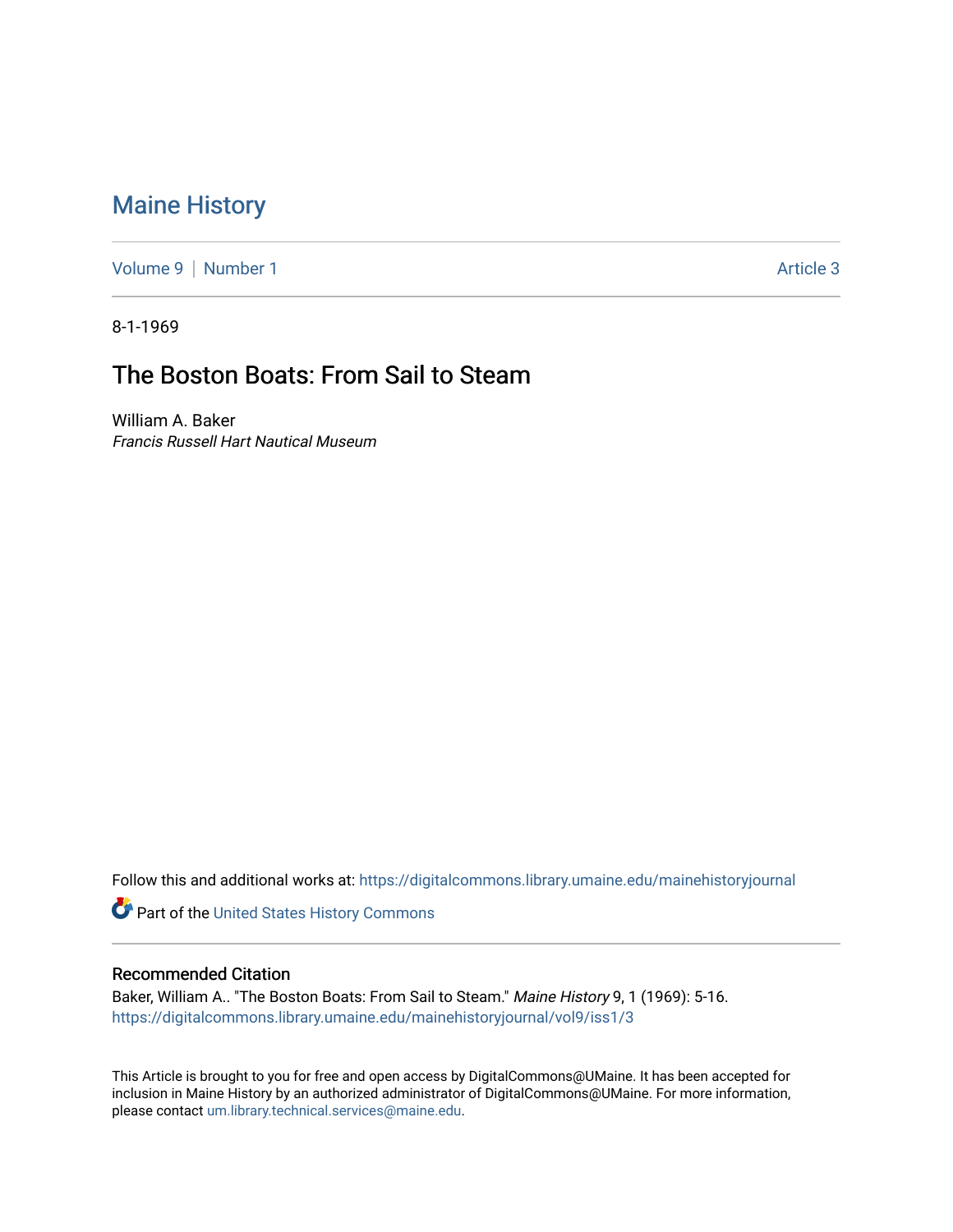*THE BOSTON BOATS*



*1. A Shallop*

*FROM SAIL TO STEAM* by William A. Baker *Curator, Francis Russell* Hart Nautical Museum

> The stranding of the paddle steamer *City of* Rockland on Dix's Island in the lower Kennebec River on 2 September 1923 marked the end of about a century of more or less continuous service by steam-propelled vessels which carried passengers and freight between the Kennebec River ports and the Hub of the Universe, Boston. The growing use of the automobile and the spreading network of paved roads had

accomplished what the railroad introduced in 1849 had not done. A once important waterway became only a nuisance to be crossed as quickly as possible by a bridge.

It is the last days of this service that most of us remember with varying degrees of clarity  $-$  the great white boats, the slap-slap-slap of their paddle wheels, the staircases sweeping into galleried lounges with their rows of stateroom doors, the whole done in white and gold, polished woods, and, of course, plenty of red plush. By 1926, however, the boats were a bit shabby.

These great white steamers were Boston boats only because of fate and geography. They might, under other circumstances, have been Portland boats, Portsmouth boats, or even New York boats. The last sailing in 1926 actually marked the end of nearly three centuries of freight and passenger service between the Kennebec and other New England ports, a service that began before Boston was settled .

The first regular service to and from the Kennebec seems to have been carried on by Plymouth boats. In 1625 the Pilgrims, having had a successful harvest, sent a shallop loaded with corn to the Kennebec; the corn was traded to the Indians for 700 pounds of beaver and some other furs. This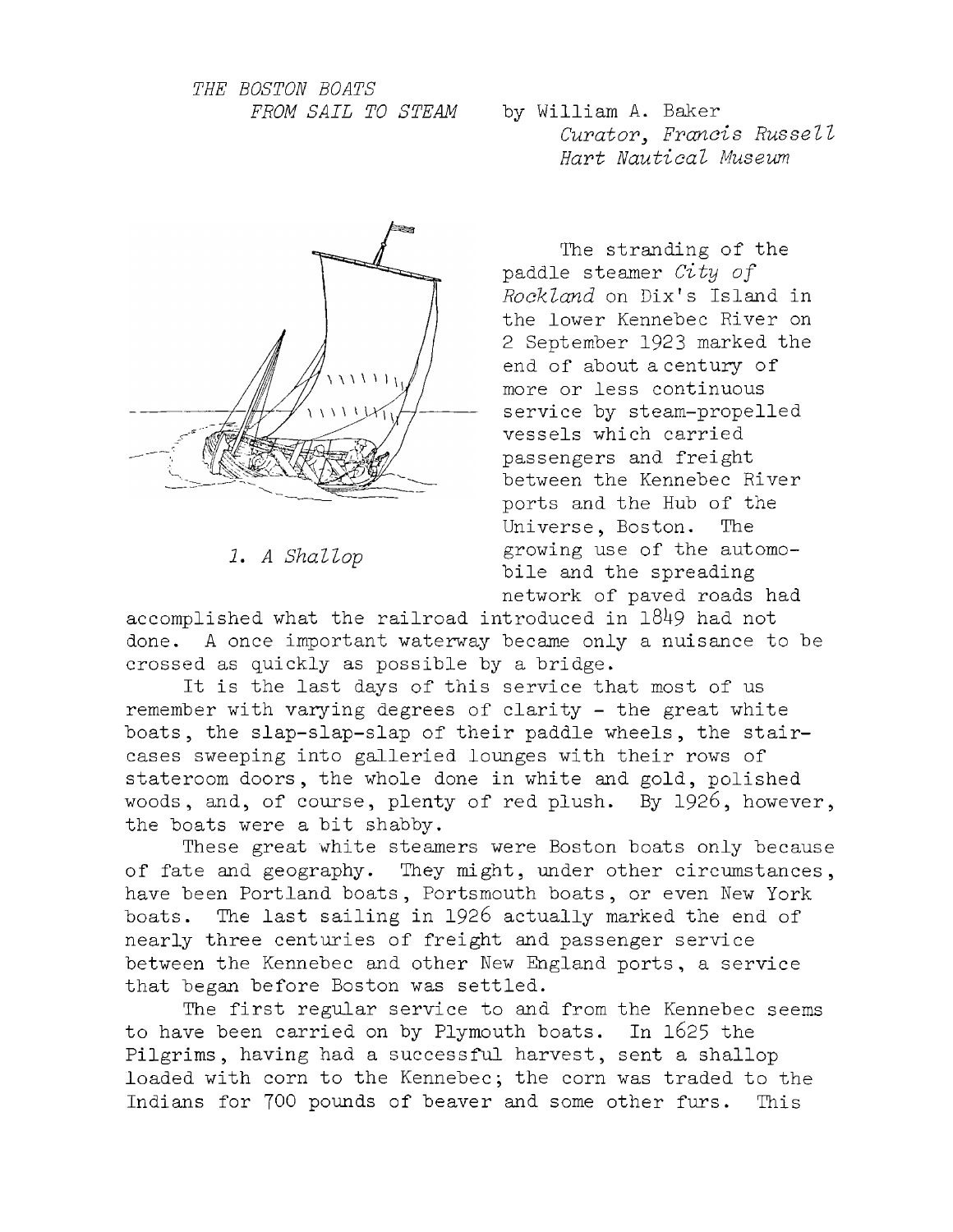shallop, probably about 30 ft. in length, was primarily an open rowing and sailing boat; a small deck had been built over the corn but the crew had to remain in the open in all kinds of weather.

The success of the  $1625$  voyage led to others in the following years when the Pilgrims were able to offer not only corn but goods salvaged from a French ship that had been wrecked off Sagadahoc and others purchased from a trading post on Monhegan that was being discontinued. The hazards of the Plymouth-Kennebec voyage in open shallops, particularly in the early spring and late fall, led to a more substantial vessel by  $1627$ . One of the house carpenters at Plymouth, who had had some boat building experience, sawed one of the colony's shallops through the middle, lengthened her  $5$  or  $6$  ft., made her deeper, and laid a complete deck. This rebuilt shallop served the colony well for seven years.

Because settlers along the banks of the Piscataqua river and others had begun trading with the Kennebec Indians to the detriment of the operations of the Pilgrims, the latter sought and obtained in 1628 and 1629 grants to land in the Kennebec. By the final version of their patent the Pilgrims obtained 15 miles of land on each side of the Kennebec extending from about the site of the present city of Gardiner up-river to falls between Augusta and Waterville.

With land under their control the Plymouth colonists established a trading post at Cushnoc, now Augusta. They sent up "coats, shirts, ruggs & blankits, biskett, pease, prunes &c" and received the all important furs, mostly beaver. The nameless rebuilt shallop was employed in this service hence was probably the first vessel to trade regularly to the Kennebec. This trade was carried on by Governor William Bradford and seven leading men of the colony who undertook to liquidate the colony's debts in six years in return for its full stock of trading goods, free use of its shallops and small vessels, and full control of all trading to the Kennebec on the north and the Connecticut river to the south.

By 1638 trade had fallen off and a private company was formed to lease the grant and carry on; a second group took over the lease in 1651. Under these groups the original land grant was extended northward by purchases from the Indians in  $1648$  and again in 1653. By 1661 furs had become quite scarce as the Indian tribes were warring among themselves instead of hunting. The lease holders were faced with losses instead of profits and New Plymouth sold its Kennebec rights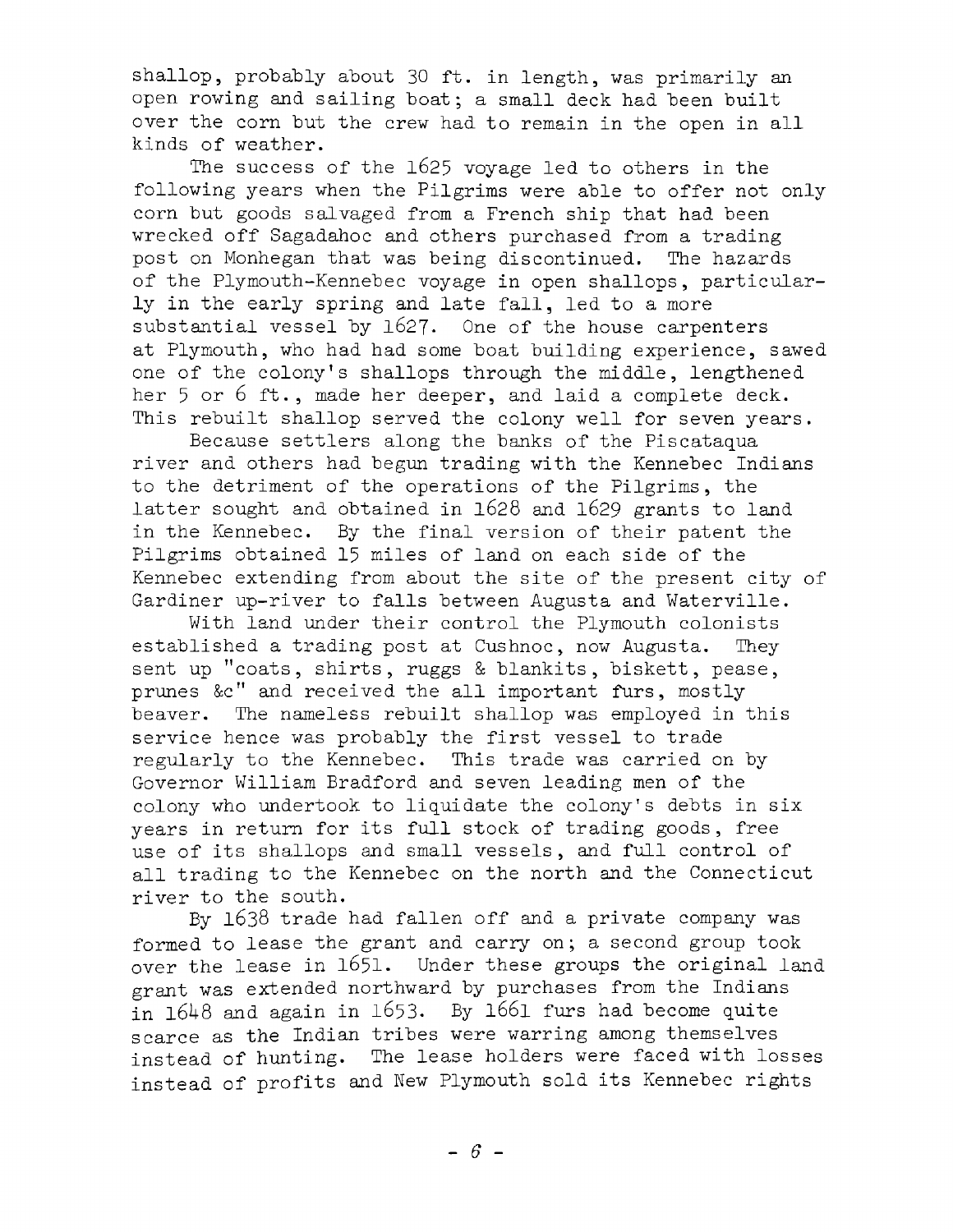to four merchants of Boston - Antipas Boys, Thomas Brattle, Edvard Tynge, and John Winslow - who held them for trading only.

The warring among the Indians, however, was only one reason why the Plymouth lease holders were not getting any furs. Big business, big at least for the 17th century, had come to the Kennebec region and had established a trading post on the river above Cushnoc. This new post was at Ticonic, now Winslow, and it naturally obtained the furs coming down the river before Cushnoc had a chance.

The owners of the Ticonic post and of large tracts of land on the east side of the Kennebec from Arrowsic Island northward were two merchants of Boston, Major Thomas Clarke and Captain Thomas Lake. They owned mills and conducted some business around Saco and York but the center of their operations down east was a settlement on Arrowsic Island where they took turns living a year at a time. This was a real business community that carried on lumbering, fishing, fur trading, and shipbuilding. The first native-born royal governor of Massachusetts, Sir William Phips, was an apprentice in the Arrowsic shipyard of Clarke and Lake.

Although Clarke and Lake encouraged settlers on their lands, none was sold. The settlers provided the labor to produce the lumber, dried fish, and furs that were the standard export items of any New England merchant in the middle of the 17th century. The settlers also were a market for any goods, foreign and domestic, that Clarke and Lake sent from Boston. The shipbuilding part of the operation had two purposes; the first was to provide transportation for the commodities produced and the second was to provide still another commodity as vessels of all sizes were then much in demand. We have no



2. *The province owned sloop Massachusetts* may have resembled this sloop of 1770.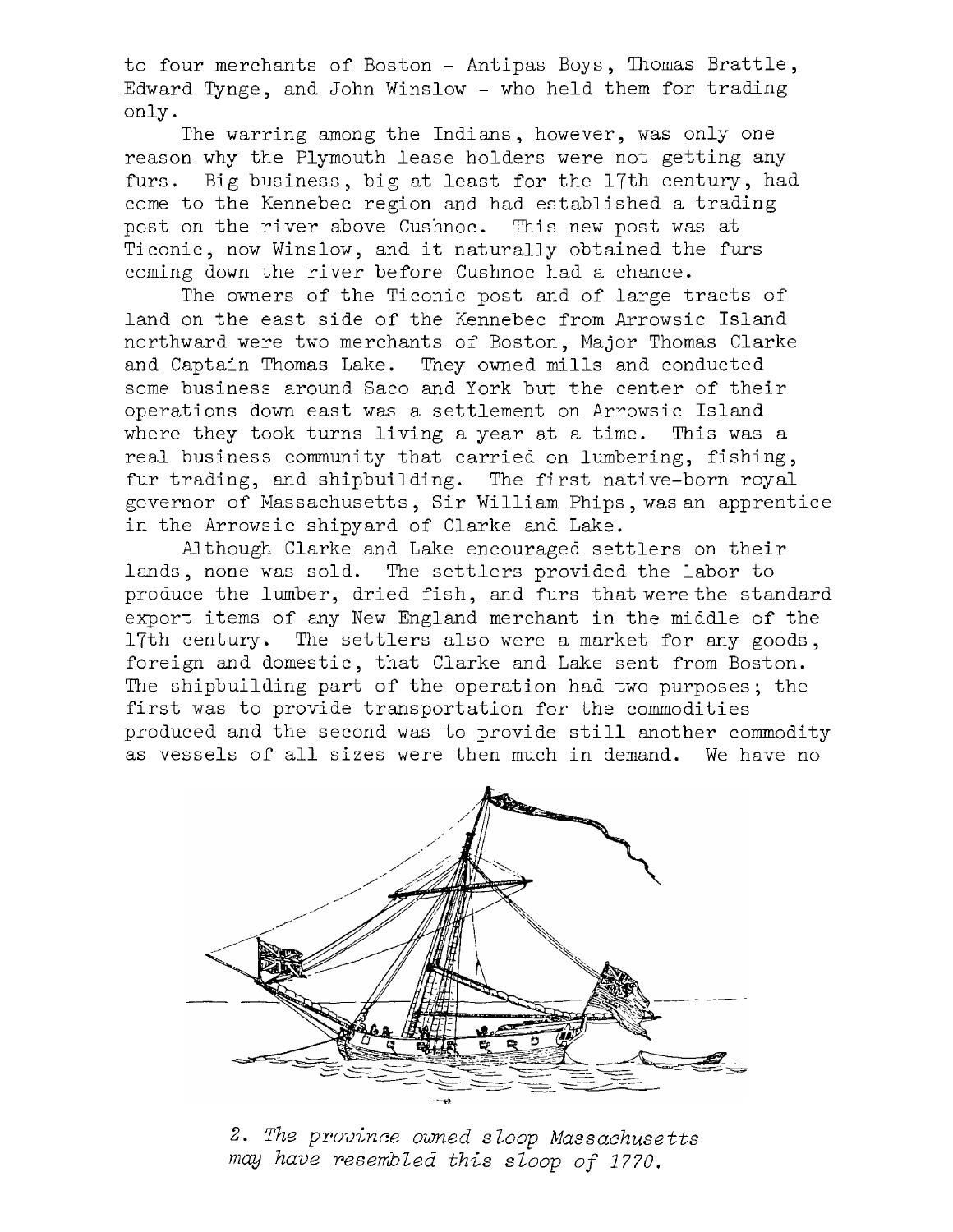record of shipping to and from the Kennebec but such a well developed community implied good communications.

The Clarke and Lake settlement on Arrowsic Island, a source of supply and a market as well, came to a fiery end during an Indian attack in August 1676. Captain Lake was killed but Major Clarke returned after things had quieted and worked at rebuilding his business until his death in 1684. Various Clarke and Lake heirs then managed the properties for many years.

The political situation in the Kennebec region between 1676 and another Indian rampage in 1689 involved the colony of New York, Pemaquid, Governor Andros, the abdication of James II and the coming of William and Mary to the throne of England. Its complications need not be detailed here and it is sufficient to state that another village, New Town, was established on Arrowsic Island about opposite the present Phippsburg Center. There were also scattered settlers elsewhere in the region. This resettling certainly involved more vessels from Boston and other ports bringing supplies and taking away lumber and dried fish.

The Indians became active again in September 1688 when they plundered a blockhouse of Merrymeeting Bay. New Town was abandoned in July 1689 and in August the garrison was removed from a fishing island at the mouth of the Kennebec. It is not known how regular communications were before this but during the spring and summer of  $1689$  a vessel from Boston visited the river about every two weeks. From 1689 until the end of Queen Anne's War in 1713 there was no organized settlement in the Kennebec region.

Although a bit facetious it might be said that the beginning of the end of coastwise shipping and the Boston boats began in 1688 when a survey was ordered for a road between Pemaquid and the Kennebec.

With the ending of Queen Anne's War the heirs of Clarke and Lake lost little time in re-establishing their rights and organizing still another settlement on the Kennebec. Because of its importance as a central trading point the site chosen was that of the former New Town and the new settlement was commonly referred to in legal documents as "Georgetown on Arrowsic Island." It was organized in 1719 by John Watts as agent for the Clarke and Lake heirs. Supply vessels again sailed from Boston to the Kennebec and in spite of later Indian troubles the Kennebec region was never again completely abandoned.

In November 1714 another group of New England merchants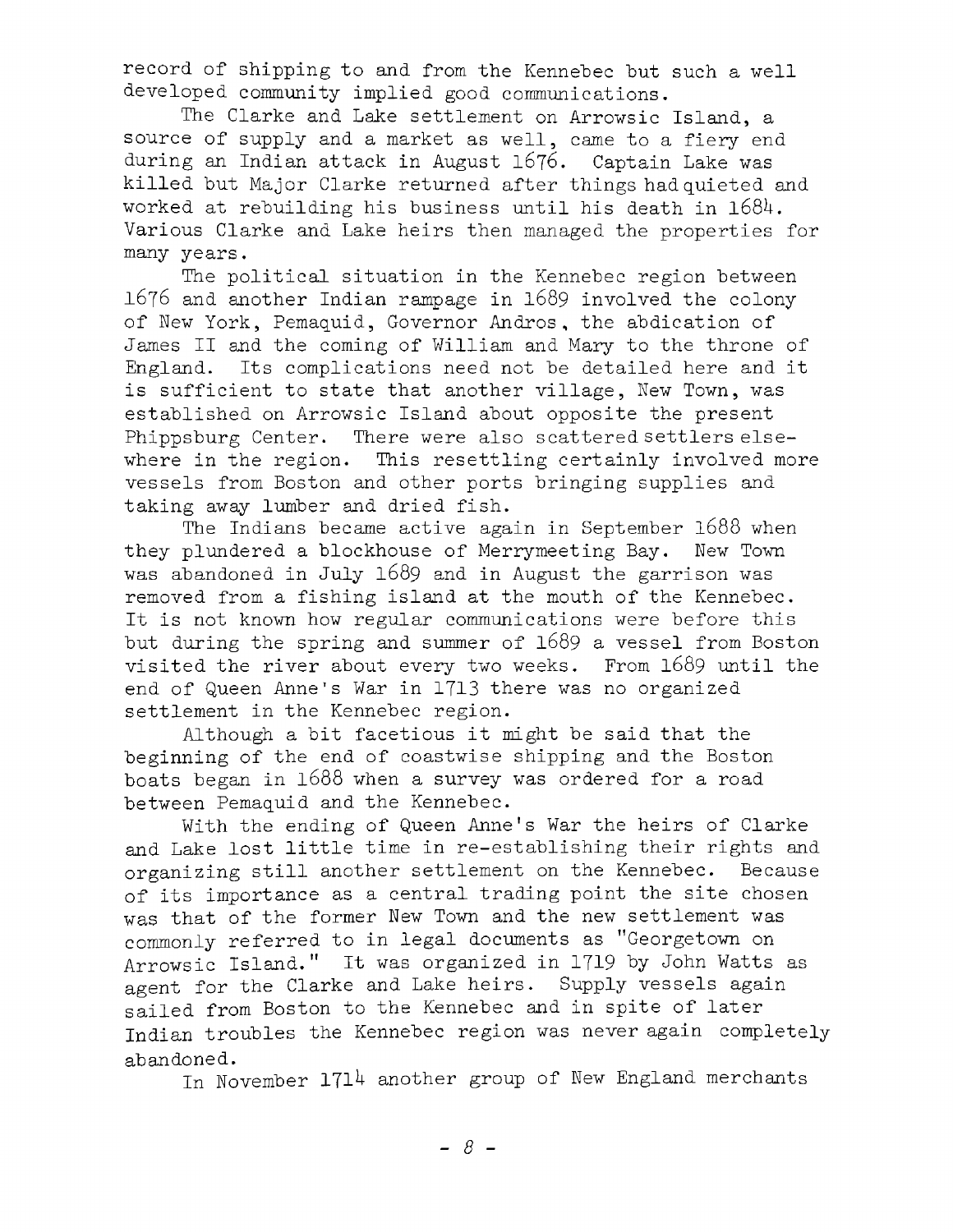purchased land in the Kennebec region from the executor of the estate of Richard Wharton of Boston. These merchants were John Wentworth of Portsmouth, and Thomas Hutchinson, David Jeffries, Stephen Minot, Oliver Noyes, John Ruck, Adam Winthrop, and John Watts of Boston and they held the land as tenants in common as the Pejepscot Company or Proprietors. Roughly speaking their purchase was bounded on the east by the Kennebec river from the sea to Richmond, on the north by a line from Richmond to Lewiston, on the west by a line from Lewiston to Maquoit Bay, and on the south by the sea hence all of Harpswell was included.

This second group of developers and promoters in the Kennebec region made proposals to the General Court of Massachusetts early in 1715 concerning the establishment of four towns on their land. The proposals were accepted and in June the Proprietors published an advertisement for settlers to go to the new towns of Brunswick and Topsham. Settlers were to be allotted 100 acres of land, half of which would be in the town, on the condition that they build a house and stay three years (or provided a good tenant). A vessel was to be ready by the end of July to transport settlers and their effects free of charge to the new towns.

During 1715 several sloops sailed from Boston to the falls of the Androscoggin with various supplies; one owned by John Watts made several trips. It will be noted that he was wearing two hats being an agent for the Clarke and Lake interests east of the Kennebec and an active partner in the development of the lands to the west. His sloop was probably the supply vessel for Georgetown and records show that she made a trip to Boston about every two weeks.

In 1716 the Pejepscot Proprietors purchased a sloop which appropriately was named the *Pejepscot* and at a later date they had built the sloop *Maquoit*. Because of the difficulties encountered in sailing up the Kennebec and through Merrymeeting Bay to the falls of the Androscoggin these sloops sailed between Maquoit Bay and Boston. Lumber and presumably dried fish were carried southbound. Northbound the sloops carried goods for the Company's store where the settlers could purchase "rum, molasses, sugar, cheese, salt, jackets, breeches, caps, yarn hose, soap, carpenter's tools, smith's tools, tobacco and pipes". Until the early 19th century there seems to be no record of any regular service between Boston and Brunswick other than the Proprietors' boats.

Also in 1716 the Pejepscot Proprietors laid out a fishing town at Small Point which was known as Augusta. It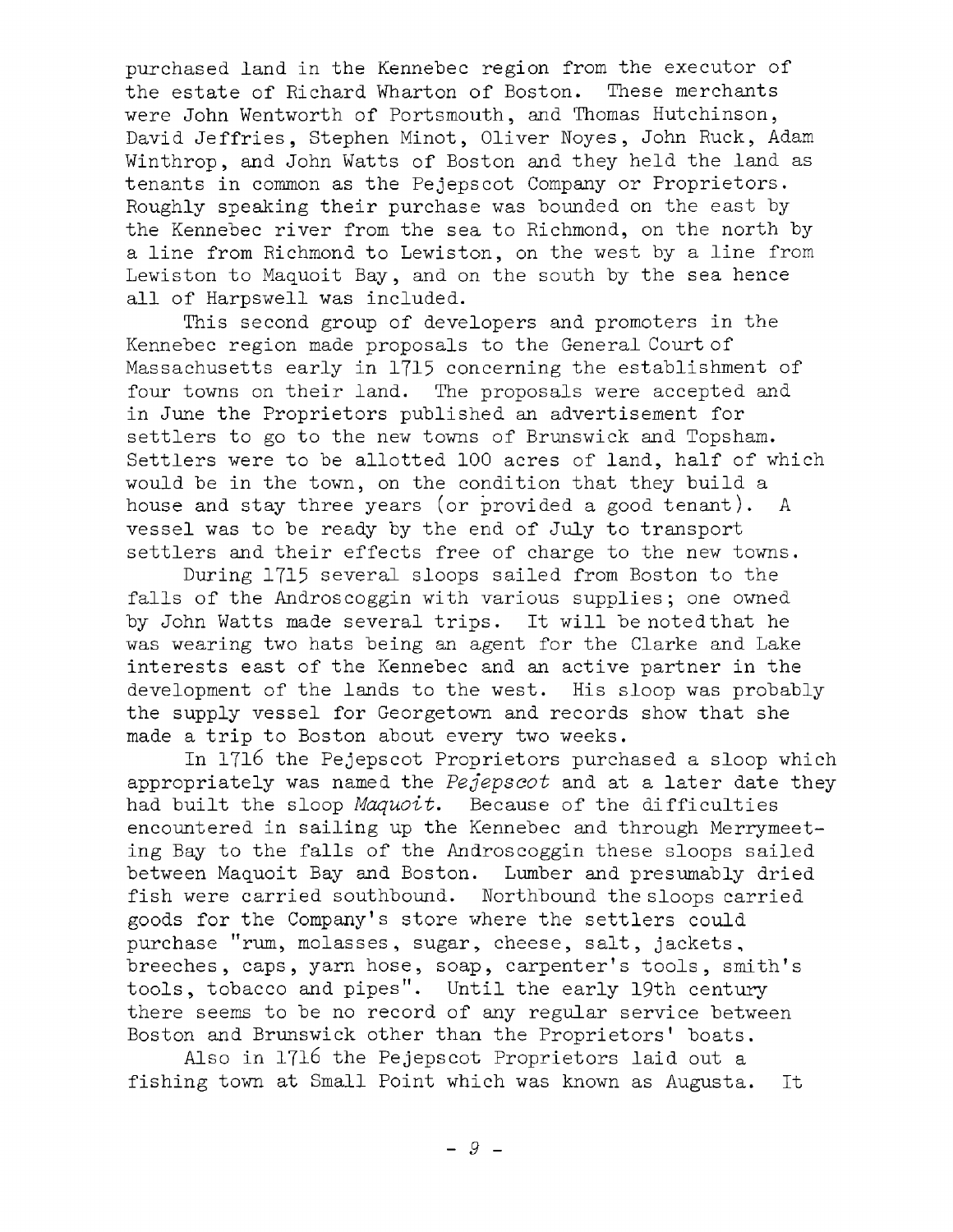probably never had more than eight dwellings, a company house, and a fort and was abandoned during Indian troubles in 1721. Early in 1718 the Proprietors planned a town on the west bank of the Kennebec opposite Swan Island and by November of the following year the area was already known as Richmond. A sturdy dwelling begun about that time by a Clarke and Lake agent had become "the fort at Richmond" by November 1722 when its enlargement and strengthening were ordered by the General Court at Boston. Thus another place requiring regular communications with Boston was established.

During Lovewell's War with the Indians, 1722-1726, many settlers left the lands of Clarke and Lake and the Pejepscot Proprietors but a few held out and there are records of continuous communications between Boston and the Kennebec region by province-owned vessels. During periods of relative calm there are indications that privately-owned vessels were active on the run. Following this war many new settlers moved in and in the 1730's we have the first local tradition of shipbuilding in the region, a coasting vessel built on the banks of the Eastern River. In 1753 the records of the Pejepscot Proprietors show that three sloops were owned in Brunswick but there are no comparable records for the other towns. The region was still largely dependent on boats from Boston to bring in supplies and carry away its produce.

In 1749 a third Boston-based group joined the Clarke and Lake descendants and the Pejepscot Proprietors in the development of the land bordering the Kennebec river; it was composed of the heirs of the four merchants who purchased the rights of New Plymouth in  $1661.$  In 1753 these heirs were incorporated as "The Proprietors of the Kennebec Purchase from the late colony of New Plymouth" but this cumbersome title was usually shortened to the Kennebec Company or the Plymouth Company. Inasmuch as this company was discussed at the annual meeting of this Society in 1968 further mention is not necessary except to say that because of conflicting claims its actions caused considerable difficulties for the inhabitants of Brunswick and Georgetown until the company wound up its affairs in  $1816\,.$ 

The Plymouth Company's first settlement was on the east bank of the Kennebec a little above the fort at Richmond. First named Frankfort, it later was known as Pownalborough and is now Dresden. During the first few years the supplies for Frankfort were sent up by the Plymouth Company, probably in vessels owned by the various proprietors rather than in a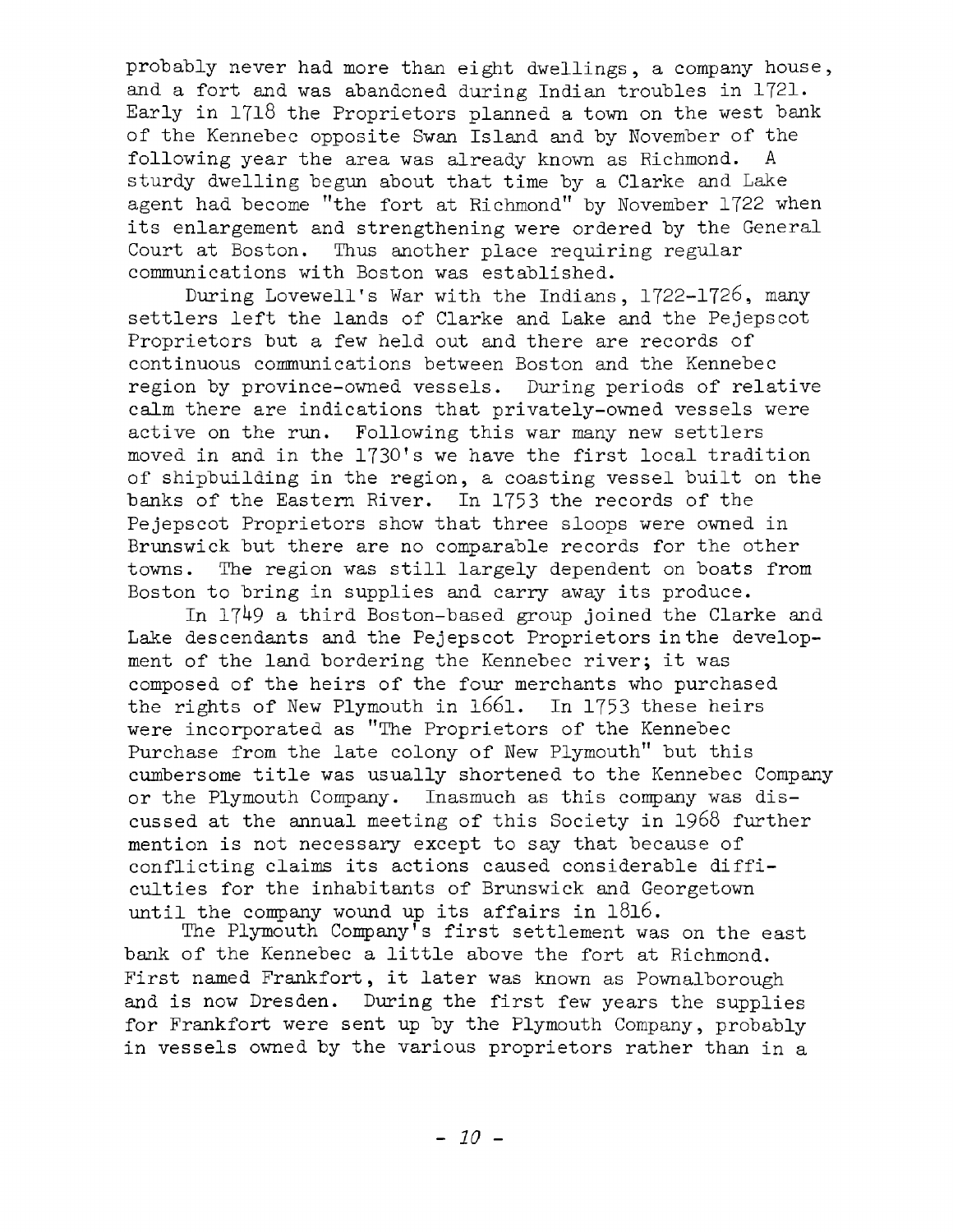company-owned vessel as was the practice of the Pejepscot Proprietors. Dr. Silvester Gardiner definitely owned a sloop on the Kennebec run. When the Kennebec was closed by ice in winter she went up the Sheepscott and landed supplies at the eastern end of the town that extended from river to river. Benjamin Hallowell, a prominent merchant and shipbuilder of Boston, may also have had a vessel or two in this service.

Following the settlement of Frankfort two forts were constructed further up the river - Fort Western at what is now Augusta and Fort Halifax in the present town of Winslow. For many years supplies for them were carried by the province-owned sloop *Massachusetts*. She could sail only to Augusta and the supplies for Fort Halifax were transported from Augusta in scows or whaleboats.

It was to the financial advantage of the various proprietors in the Kennebec region to supply the settlements they erected but there do not seem to have been any restrictions against settlers owning their own vessels. From the economic conditions of most of the new towns it is obvious that relatively few could afford to do so. At the close of the French and Indian War Captain James Howard, the commander of Fort Western, and his two sons turned to trading. One of their earliest sloops on the Boston run was the *Industry*. Her downriver cargoes were composed of cordwood, staves, shingles, sawed lumber, salmon, alewives, moose skins, and furs. These items were exchanged in Boston for pork, corn, flour, molasses, rum, shoes, and a great variety of merchandise for the settlers along the river. The *Industry* was replaced on the Boston run in 1770 by the sloop *Phenix.*

On 1+ December 1768 the sloop *Kennebec*, from Boston for Pownalborough, was cast away near Friendship in a southeast storm. Her master, three crew, and seven passengers lost their lives; none of her cargo was saved. Five or six families were broken up, no less than 32 children left fatherless or motherless, and provisions intended to supply the town for the winter valued at  $\ell$  2000-3000 were lost. Such a disaster well illustrates the dependence of the Kennebec region communities on Boston.

This dull and grim account of the development of the Kennebec region by three companies of Boston merchants might almost be termed the pre-history of the region. It is a dull account because keepers of business records and writers of military correspondence were not given to recording humor and there is little other information available.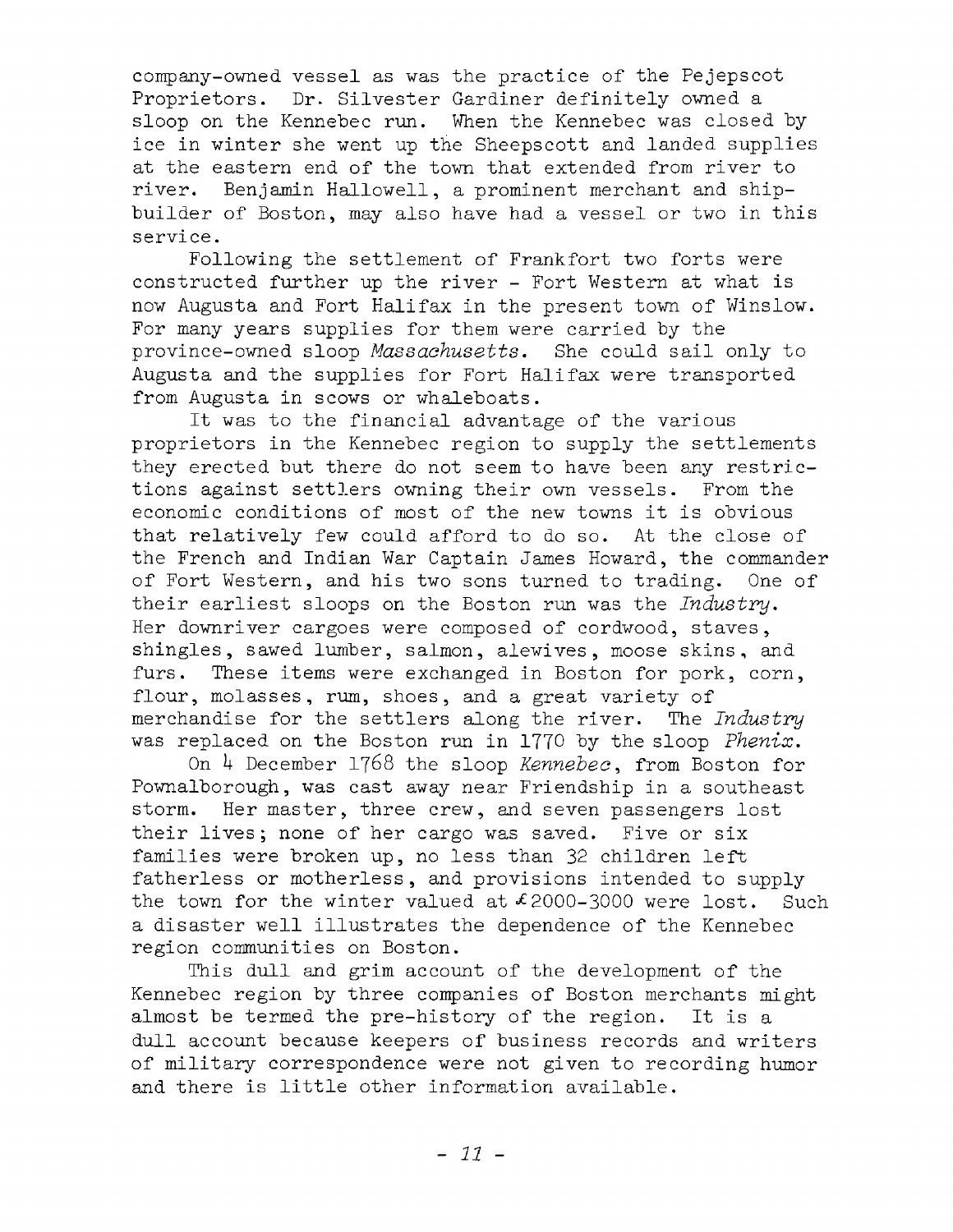The inhabitants of the region suffered further during the Revolution as most of the settlements were readily accessible from the sea which the British controlled. By  $1782$  the County of Lincoln petitioned the General Court of Massachusetts for relief from the various requisitions that could not be met noting that most of the coasters and fishing vessels had been taken; that masts, spars, and lumber were decaying on the landings; and that a severe drought during the previous summer had ruined the crops. The inhabitants had no money and no means to obtain it. The people in Brunswick and Harpswell were in a similar condition. Still, the only means of transporting goods were by water and some small vessels operated successfully between Boston and the Kennebec.

During the development of the new United States from  $1783$  to nearly 1800 there are practically no references to coastwise services between Boston and the Kennebec. Rest assured that there were such services as Boston had an insatiable appetite for firewood and building lumber, and the inhabitants of the Kennebec region needed all sorts of supplies. The first useful information may be found in the earliest newspapers printed in Maine east of Portland; there was one in Hallowell and another at Fort Western by the mid-1790! s.

The term "packet" usually calls to mind stoutly built ships with painted ports and perhaps a black ball or some other device painted on their fore topsails battling their way through North Atlantic gales between New York and Liverpool. These packets sailed on definite days every month regardless of the amount of cargo on board or the state of the weather. Such vessels, however, were late comers in the packet field.

The term packet in New England coastwise services seems to have come into general use only after the Revolution. In England the term can be traced back to  $1641$  when it meant a vessel that plied regularly between two or more ports carrying mail; passengers and occasionally light freight were also carried. England operated a transatlantic postal packet service from 1755 to 1827. The New England and other American coastal packets were developed primarily to carry passengers and freight, light cargo in contrast to the bulky commodities transported by the ordinary coasters. Many of the latter, such as those in the firewood service, operated on fairly regular runs but coasters would go anywhere a cargo was offered.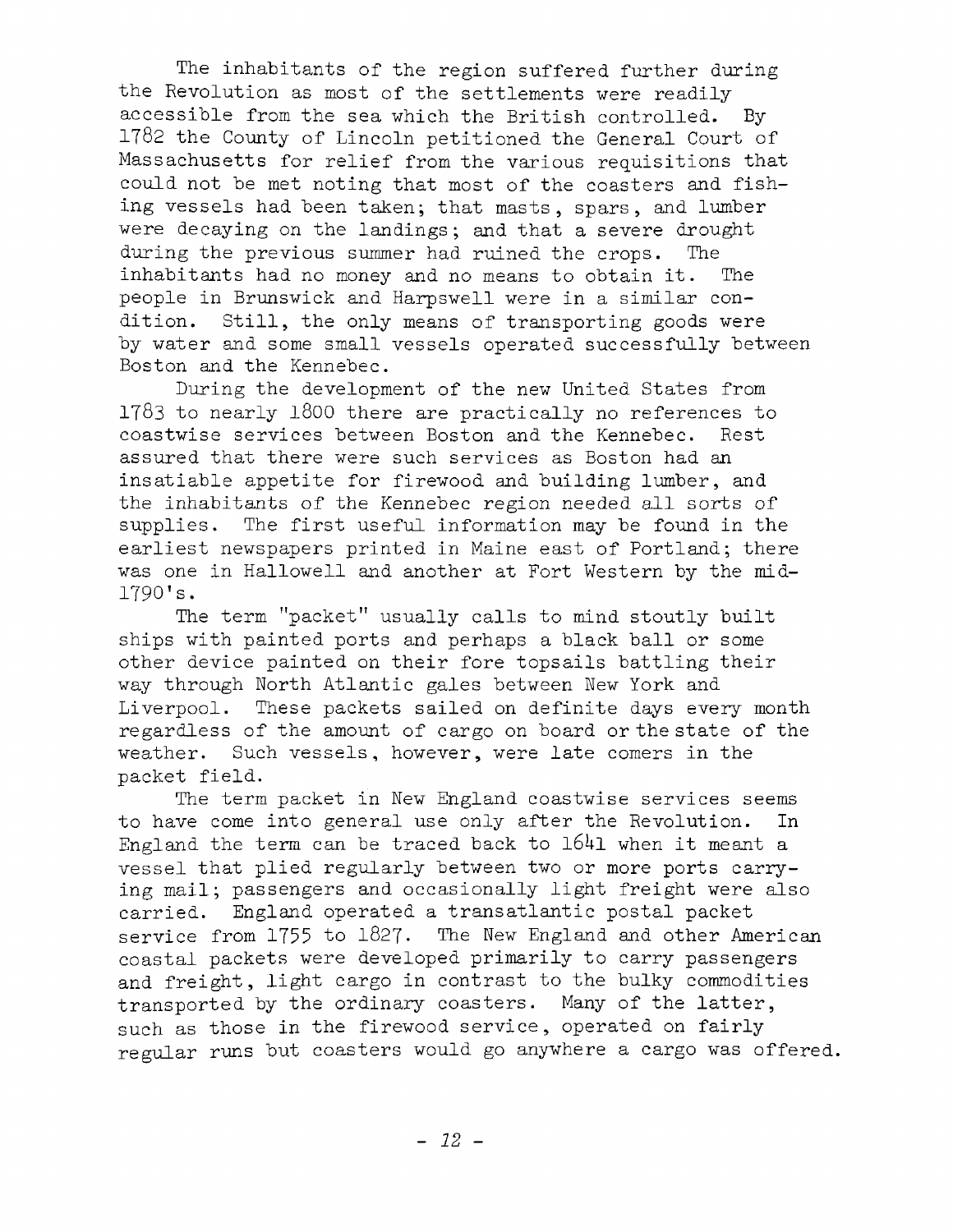In 1796 one George Crosby of Fort Western was operating the 87-ton sloop *Courier* as the "Kennebec Packet" to Boston. Probably the sloops *Kennebec*3 *Industry,* and *Phenix* mentioned earlier would be considered packets although the term does not seem to have been applied to them.

Generally speaking the coastwise sailing packets were schooners and sloops of a better class in speed, finish, and creature comforts than the coasters, many of which would also carry passengers as another source of income. The packets offered their passengers small but comfortable cabins and usually excellent meals. If a passage was unduly long a packet's cook had to fall back on the standard New England fare of potatoes and salt fish which were always on board. This was undoubtedly the case in the schooner *Polly & Nancy* which in the 1820's required 30 days to sail from Hallowell to Newburyport. Even a relatively slow transatlantic packet ship could have sailed from Boston to Liverpool in that length of time. In contrast, the 92-ton coasting sloop *Samaria* sailed from Bath at 1:00 P.M. on 31 October 1821, discharged a cargo of wood including deck load at South Boston and was back in Bath ready to load another cargo at 1:00 P.M. on 3 November.

During the first three decades of the 19th century the schedules of the packets from the Kennebec region were irregular. Their general practice was to sail only when loaded. A packet's master or owner could judge when this would occur and insert an appropriate notice in a weekly newspaper; notices would also be posted in local stores, the proprietors of which in some towns were the agents. Often the sailing notices would be accompanied by the phrase "wind and weather permitting". From advertisements in Bath's Maine



*3. A Schooner o f 1770*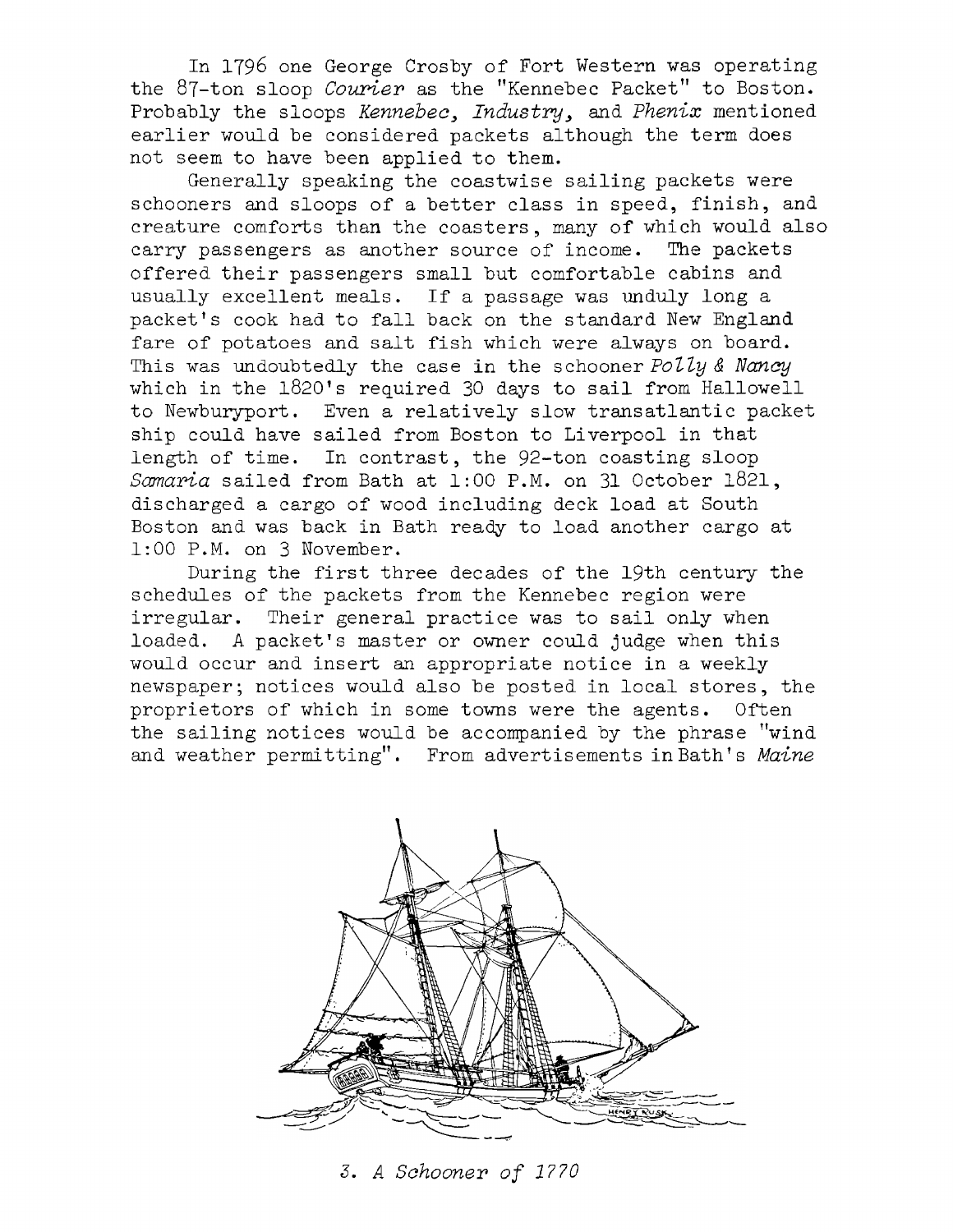*Gazette* of 1821 we can find that a prospective passenger to Boston could obtain "elegant" accommodations but one traveling by packet to Portland had to be satisfied with only "good" ones.

Although Boston's newspapers of the period contained notices of packets sailing to the large ports to the south rarely was there a mention of a packet to the Kennebec. This was simply a matter of relative importance. The Kennebec traffic, so necessary to the inhabitants of the region, was but a small part of Boston's maritime activities.

The first line of packets in America pledged to sail on a definite schedule began operations in  $1814$  on the Hudson River between Albany and New York. The line owned three sloops one of which sailed from each terminus every Saturday while the third sloop was always loading at New York.

In spite of the obvious convenience of such an arrangement to travelers and merchants, the first regularly scheduled packet line sailing from Boston, the Dispatch Line to New York, did not begin operations until 1821. The first regularly scheduled line down east from Boston began sailings in 1824; this was a line to Eastport. The "Kennebec Line of Packets" between Hallowe11 and Boston was organized in 1831 employing three schooners which sailed from Hallowell on Wednesdays and Boston on Saturdays. Each schooner made two round trips every three weeks. The first line from Augusta to Boston, the Traders Line, was started in  $1834$ .

The first Brunswick packet of record after the boats operated by the Pejepscot Proprietors was believed to have been the sloop *Friendship* which around 1812 was in the Portland-Bath-Hallowell run. Because of the activities of the British during  $1814$  she was forced to keep clear of the mouth of the Kennebec and she ran from Portland to Harpswell, Brunswick, and Bath via the New Meadows river. In 1820 two sloops were plying as packets between Brunswick and Boston, the *Eliza Douglas* and the *Ambition*. The Brunswick packet masters of those days seem to have favored sloops for in 1829 we find the sloop *Hope* running from Bourne's Wharf at New Meadows, in *lQ3b* the sloop *Union* from Maquoit to Boston, and in 1835 the sloop *Volant* was a Boston packet.

It is obvious that because of ice conditions there was no packet service to the upper Kennebec River ports during the winters. Although the Kennebec below the Chops of Merrymeeting Bay was rarely closed by ice even Bath does not seem to have had winter packet service during the early decades of the 19th century. In  $1833$ , however, the new specially built 49-ton schooner *Crown* was advertised to run all winter between Bath and Boston.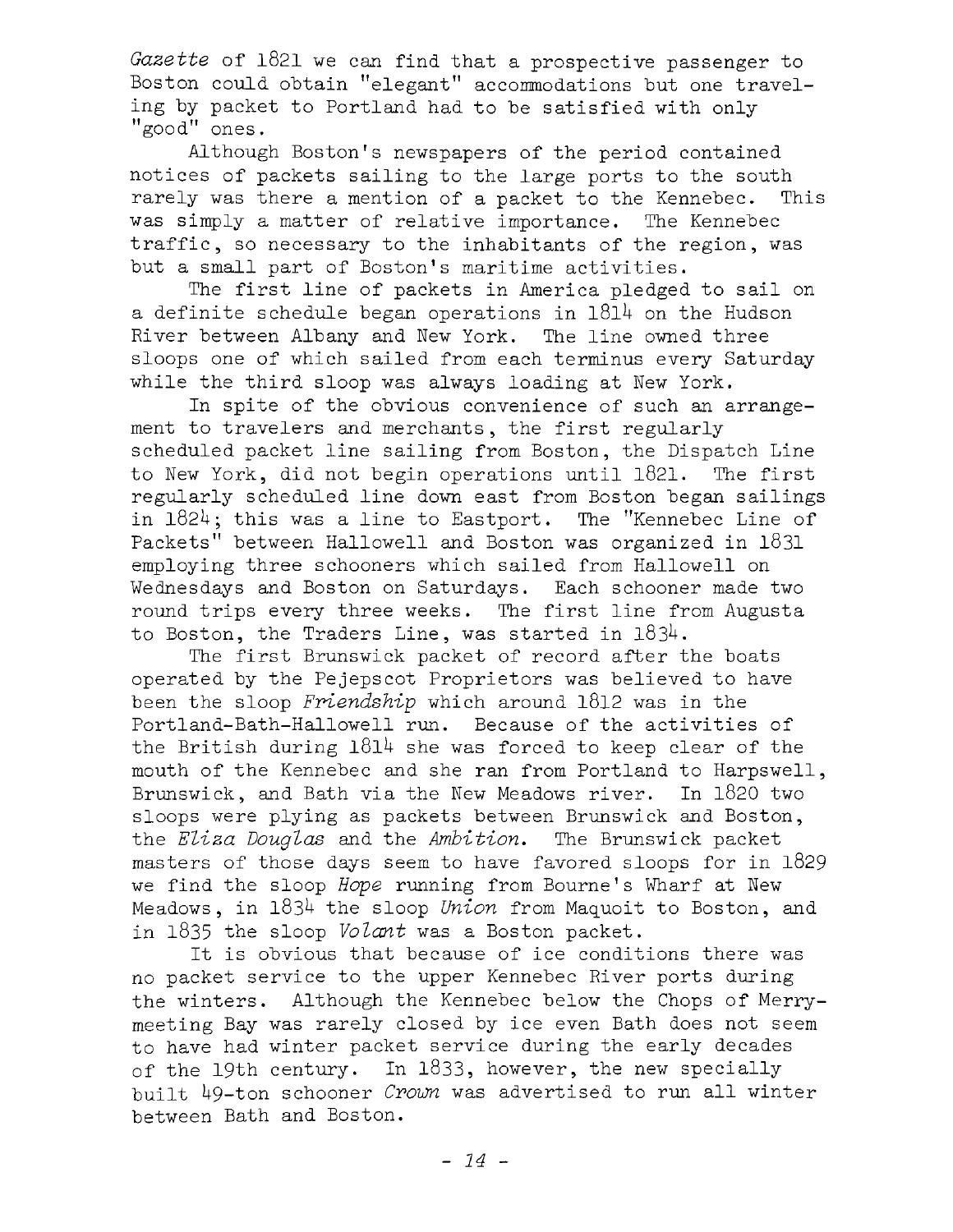The relatively little published information concerning the sailing packets derives perhaps from the newspaper practices of the times. As four-page weeklies the papers published practically no local news. The populations of the towns in the Kennebec region ranged from a few hundred to a very few thousand; with such numbers the inhabitants knew what was happening in their town. The packets were much like the present day bus services whose schedules may be published once a year or when a new run is started; otherwise they are posted in various stores. Then, too, in a town such as Bath, the packets tended to be overshadowed by the more glamorous overseas traders but in a small upriver town the sailing of the Boston packet was an important event, at least for the small fry .

A few days at sea between the Kennebec and Boston were preferable to making the journey in a jolting stage coach enveloped in a cloud of dust. Nevertheless, it was the uncertainty, the wind and weather, in even the best of the sailing packets that made a passage by the fairly consistent early steamboats attractive to business travellers. If the sailing packets did not need to advertise the early steamboats certainly did for in spite of fairly regular schedules there was a certain amount of reticence among the travelling public to try these new-fangled gadgets. Lurid reports of boiler explosions and fires in steamboats operating on the Hudson and Mississippi Rivers and on Long Island Sound did little to reassure prospective travellers. We should hasten to note, however, that there were few such accidents in Kennebec steamboat history.

Heat, noise, and smoke were other reasons why the early steamboats were not popular. One young fisherman was never quite right after seeing and hearing his first steamboat that came at him with a "splashing and roaring as the sound of gigantic wings beating the water." White Mountain thunder was considered as music compared to the noise of the engine in another steamboat.

Because Alna was part of Pownalborough which originally was Frankfort on the Kennebec we can say that steam came to the Kennebec region in  $1814$  when Jonathan Morgan fabricated and installed a steam engine in a  $16$ -ton boat. As neither Morgan nor any of his associates in the venture had ever seen a steam engine or any drawings for one, it is not surprising that this first attempt was a failure. A better engine built during the following year proved too small for any